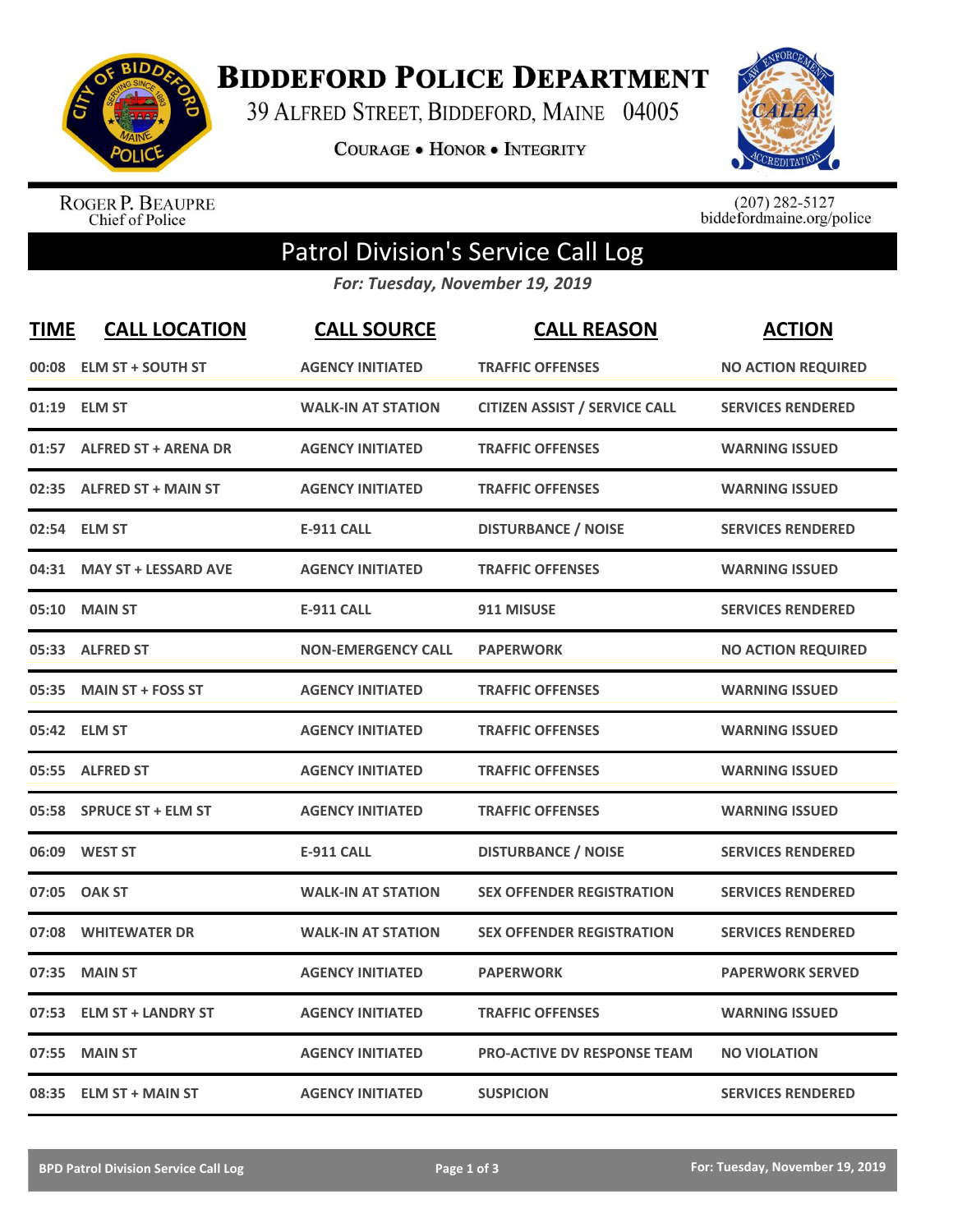| <b>TIME</b> | <b>CALL LOCATION</b>                                                                                                                                                                                                             | <b>CALL SOURCE</b>             | <b>CALL REASON</b>                 | <b>ACTION</b>                |  |  |
|-------------|----------------------------------------------------------------------------------------------------------------------------------------------------------------------------------------------------------------------------------|--------------------------------|------------------------------------|------------------------------|--|--|
|             | 09:20 LINCOLN ST                                                                                                                                                                                                                 | <b>AGENCY INITIATED</b>        | <b>TRAFFIC OFFENSES</b>            | <b>NO ACTION REQUIRED</b>    |  |  |
|             | 09:33 ALFRED ST                                                                                                                                                                                                                  | <b>AGENCY INITIATED</b>        | <b>DRUG BOX</b>                    | <b>NO ACTION REQUIRED</b>    |  |  |
|             | 10:29 ALFRED ST                                                                                                                                                                                                                  | <b>E-911 CALL</b>              | <b>CHECK WELFARE</b>               | <b>TRANSPORT TO HOSPITAL</b> |  |  |
|             | 11:29 DUPONT AVE                                                                                                                                                                                                                 | <b>WALK-IN AT STATION</b>      | <b>PARKING COMPLAINT</b>           | <b>SERVICES RENDERED</b>     |  |  |
|             | 11:58 BACON ST                                                                                                                                                                                                                   | <b>AGENCY INITIATED</b>        | <b>PAPERWORK</b>                   | <b>PAPERWORK SERVED</b>      |  |  |
|             | <b>12:36 MAIN ST</b>                                                                                                                                                                                                             | <b>E-911 CALL</b>              | 911 MISUSE                         | <b>SERVICES RENDERED</b>     |  |  |
|             | 12:39 LINCOLN ST                                                                                                                                                                                                                 | <b>E-911 CALL</b>              | 911 MISUSE                         | <b>NO ACTION REQUIRED</b>    |  |  |
|             | 12:44 PROSPECT ST                                                                                                                                                                                                                | <b>WALK-IN AT STATION</b>      | <b>ARTICLES LOST/FOUND</b>         | <b>REPORT TAKEN</b>          |  |  |
|             | 12:57 MAIN ST + ELM ST                                                                                                                                                                                                           | <b>WALK-IN AT STATION</b>      | <b>VIOL PROTECTION FROM HARASS</b> | <b>REPORT TAKEN</b>          |  |  |
|             | 13:06 MEDICAL CENTER DR                                                                                                                                                                                                          | <b>E-911 CALL</b>              | <b>SUSPICION</b>                   | <b>REPORT TAKEN</b>          |  |  |
|             | 13:25 SULLIVAN ST                                                                                                                                                                                                                | <b>NON-EMERGENCY CALL</b>      | <b>DOMESTIC COMPLAINTS</b>         | <b>REPORT TAKEN</b>          |  |  |
|             | 13:26 ALFRED ST + FRANKLIN ST                                                                                                                                                                                                    | <b>AGENCY INITIATED</b>        | <b>DISABLED VEHICLE</b>            | <b>SERVICES RENDERED</b>     |  |  |
| 13:28       | <b>MAIN ST</b>                                                                                                                                                                                                                   | <b>NON-EMERGENCY CALL</b>      | <b>PARKING COMPLAINT</b>           | <b>PARKING TICKET ISSUED</b> |  |  |
|             | 14:08 BACON ST                                                                                                                                                                                                                   | <b>WALK-IN AT STATION</b>      | <b>PAPERWORK</b>                   | <b>SERVICES RENDERED</b>     |  |  |
| 14:29       | <b>MAPLEWOOD AVE</b>                                                                                                                                                                                                             | <b>AGENCY INITIATED</b>        | <b>SUSPICION</b>                   | <b>REPORT TAKEN</b>          |  |  |
| 15:40       | <b>BOULDER WAY</b>                                                                                                                                                                                                               | NON-EMERGENCY CALL SHOPLIFTING |                                    | <b>ARREST(S) MADE</b>        |  |  |
|             | OFFENDER: SALLI MAE HANSEN  AGE: 29  RESIDENT OF: BIDDEFORD, ME<br>CHARGE: SALE AND USE OF DRUG PARAPHERNALIA<br>CHARGE: THEFT BY UNAUTHORIZED TAKING OR TRANSFER - SHOPLIFTING<br>CHARGE: UNLAWFUL POSSESSION OF SCHEDULED DRUG |                                |                                    |                              |  |  |
|             | <b>16:12 RAYMOND ST</b>                                                                                                                                                                                                          | <b>E-911 CALL</b>              | <b>MENTAL ILLNESS CASES</b>        | <b>REPORT TAKEN</b>          |  |  |
|             | <b>16:41 HILL ST</b>                                                                                                                                                                                                             | E-911 CALL                     | 911 MISUSE                         | <b>NO ACTION REQUIRED</b>    |  |  |
|             | 16:48 ADAMS ST                                                                                                                                                                                                                   | <b>WALK-IN AT STATION</b>      | <b>SUSPICION</b>                   | <b>NO VIOLATION</b>          |  |  |
|             | 16:57 ALFRED ST + BOULDER WAY                                                                                                                                                                                                    | <b>AGENCY INITIATED</b>        | <b>TRAFFIC OFFENSES</b>            | <b>WARNING ISSUED</b>        |  |  |
|             | 18:37 ALFRED ST                                                                                                                                                                                                                  | <b>WALK-IN AT STATION</b>      | <b>COURT ORDERED CHECK IN</b>      | <b>NO VIOLATION</b>          |  |  |
|             | 18:48 MARION AVE                                                                                                                                                                                                                 | <b>E-911 CALL</b>              | 911 MISUSE                         | <b>NO ACTION REQUIRED</b>    |  |  |
|             | 19:46 MT VERNON ST                                                                                                                                                                                                               | <b>E-911 CALL</b>              | <b>SUSPICION</b>                   | <b>SERVICES RENDERED</b>     |  |  |
| 21:06       | <b>MAIN ST</b>                                                                                                                                                                                                                   | <b>NON-EMERGENCY CALL</b>      | <b>DISTURBANCE / NOISE</b>         | <b>WARNING ISSUED</b>        |  |  |